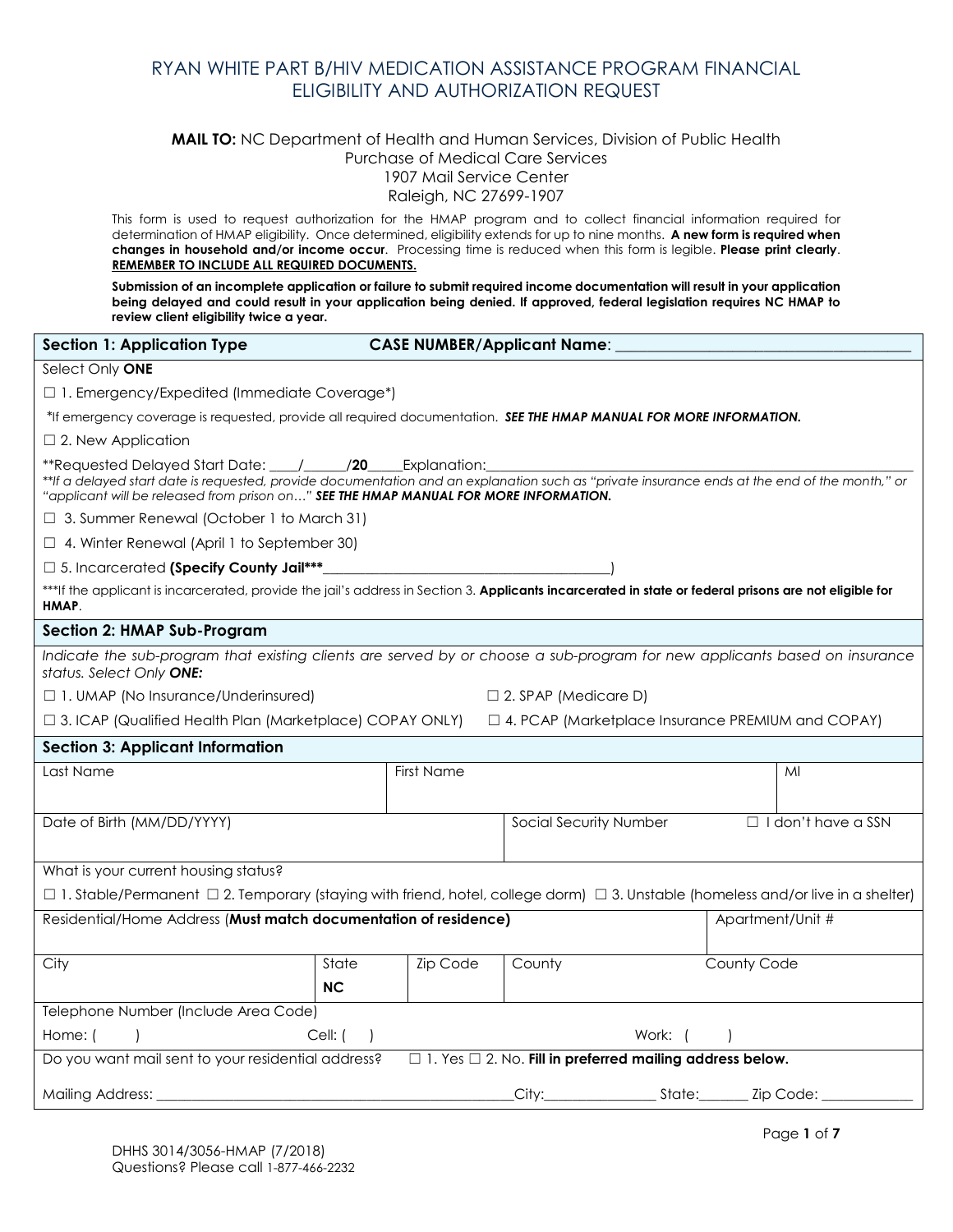| <b>Section 4: Applicant Demographics</b>                                                                                                                                                                                              | <b>CASE NUMBER/Applicant Name:</b>                                                                                                            |
|---------------------------------------------------------------------------------------------------------------------------------------------------------------------------------------------------------------------------------------|-----------------------------------------------------------------------------------------------------------------------------------------------|
| Race                                                                                                                                                                                                                                  |                                                                                                                                               |
| $\Box$ 1. White<br>$\Box$ 2. Black/African American                                                                                                                                                                                   | $\Box$ 3. American Indian or Alaskan Native                                                                                                   |
| □ 4. Asian: (Select Subcategory)                                                                                                                                                                                                      |                                                                                                                                               |
|                                                                                                                                                                                                                                       | $\Box$ 1. Asian Indian $\Box$ 2. Chinese $\Box$ 3. Filipino $\Box$ 4. Japanese $\Box$ 5. Korean $\Box$ 6. Vietnamese $\Box$ 7. Other Asian    |
| □ 5. Native Hawaiian/Pacific Islander: (Select Subcategory)                                                                                                                                                                           |                                                                                                                                               |
| □ 1. Native Hawaiian □ 2. Guamanian or Chamorro □ 3. Samoan □ 4. Other Pacific Islander                                                                                                                                               |                                                                                                                                               |
| $\Box$ 6. Unknown                                                                                                                                                                                                                     |                                                                                                                                               |
| $\Box$ 7. More Than One Race                                                                                                                                                                                                          |                                                                                                                                               |
| Ethnicity                                                                                                                                                                                                                             |                                                                                                                                               |
| $\Box$ 1. Hispanic/Latino(a):                                                                                                                                                                                                         |                                                                                                                                               |
|                                                                                                                                                                                                                                       | □ 1. Mexican/Mexican American □ 2. Puerto Rican □ 3. Cuban □ 4. Other Hispanic, Latino/a or Spanish Origin                                    |
| $\Box$ 2. Non-Hispanic                                                                                                                                                                                                                |                                                                                                                                               |
| Preferred Language                                                                                                                                                                                                                    |                                                                                                                                               |
|                                                                                                                                                                                                                                       |                                                                                                                                               |
| <b>Current Gender</b>                                                                                                                                                                                                                 |                                                                                                                                               |
|                                                                                                                                                                                                                                       | $\Box$ 1. Male $\Box$ 2. Female $\Box$ 3. Transgender (Male to Female) $\Box$ 4. Transgender (Female to Male) $\Box$ 5. Transgender (Unknown) |
| <b>Section 5: Applicant Health Information</b>                                                                                                                                                                                        |                                                                                                                                               |
| <b>HIV/AIDS Status</b>                                                                                                                                                                                                                | First HIV/AIDS Diagnosis Date, if known                                                                                                       |
| $\Box$ 1. HIV Positive-Not AIDS                                                                                                                                                                                                       | 1. Month (MM)____________                                                                                                                     |
| $\Box$ 2. HIV Positive-CDC defined AIDS                                                                                                                                                                                               |                                                                                                                                               |
| □ 3. HIV Positive-Status Unknown                                                                                                                                                                                                      | $\Box$ 3. Date Unknown                                                                                                                        |
| Has the applicant received a current diagnosis* for<br>Hepatitis C?                                                                                                                                                                   | Has the applicant used tobacco products four or more times per week<br>in the past six months?                                                |
| $\Box$ 1. Yes                                                                                                                                                                                                                         | $\Box$ 1. Yes                                                                                                                                 |
| $\Box$ 2. No                                                                                                                                                                                                                          | $\Box$ 2. No                                                                                                                                  |
| *A current diagnosis is defined as 'actively infected', with a<br>detectable hepatitis C viral load. Patients who have prior<br>diagnoses that have cleared naturally or were treated and<br>reached cure (SVR12), should check "NO". |                                                                                                                                               |
| <b>Section 6: Household Information</b>                                                                                                                                                                                               |                                                                                                                                               |
| What is your tax filing status?                                                                                                                                                                                                       | What is your current employment status? Select Only ONE:                                                                                      |
|                                                                                                                                                                                                                                       |                                                                                                                                               |
| $\Box$ Single                                                                                                                                                                                                                         | □ Employed-Full Time                                                                                                                          |
| $\Box$ Married, filing jointly                                                                                                                                                                                                        | $\Box$ Employed-Part time                                                                                                                     |
| $\Box$ Married, filing separately                                                                                                                                                                                                     | □ Employed-Seasonal/Temporary                                                                                                                 |
| □ Head of Household                                                                                                                                                                                                                   | $\Box$ Retired                                                                                                                                |
| $\Box$ Someone else claims me as a dependent on their tax                                                                                                                                                                             | $\Box$ Unemployed                                                                                                                             |
| return. Specify: _<br>$\Box$ I did not file taxes                                                                                                                                                                                     | □ Medically Unable to Work                                                                                                                    |
|                                                                                                                                                                                                                                       |                                                                                                                                               |
|                                                                                                                                                                                                                                       |                                                                                                                                               |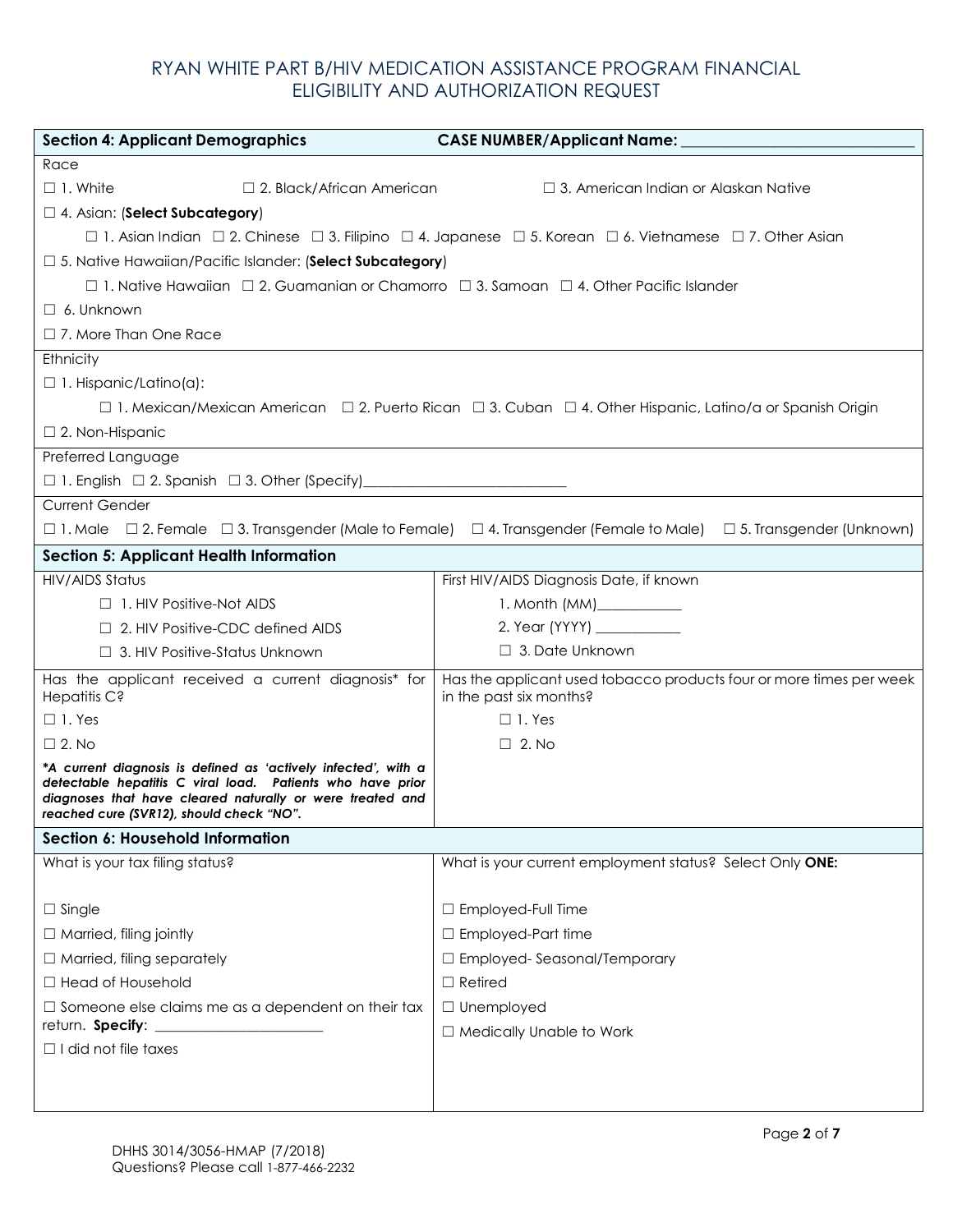| Section 7: Household Income Information<br><b>CASE NUMBER/Applicant Name:</b>                                                                                                                                                                                                                                                                                                                           |                     |                 |            |                                           |  |
|---------------------------------------------------------------------------------------------------------------------------------------------------------------------------------------------------------------------------------------------------------------------------------------------------------------------------------------------------------------------------------------------------------|---------------------|-----------------|------------|-------------------------------------------|--|
| List the members of applicant household (including applicant) below:                                                                                                                                                                                                                                                                                                                                    |                     |                 |            |                                           |  |
| Follow these rules for household.                                                                                                                                                                                                                                                                                                                                                                       |                     |                 |            |                                           |  |
| If you file taxes, your household members are you, your spouse and anyone you claim as a dependent on your tax return.<br>If you do NOT file taxes and NO ONE CLAIMS YOU as a dependent on their tax return, your household members are your spouse and your<br>natural /legal/adopted children or stepchildren living in the same house as you.                                                        |                     |                 |            |                                           |  |
| <b>Full Name</b>                                                                                                                                                                                                                                                                                                                                                                                        | Relationship to you |                 |            | Does this person receive<br>income?       |  |
|                                                                                                                                                                                                                                                                                                                                                                                                         |                     |                 | $\Box$ Yes | $\Box$ No                                 |  |
|                                                                                                                                                                                                                                                                                                                                                                                                         |                     |                 | $\Box$ Yes | $\Box$ No                                 |  |
|                                                                                                                                                                                                                                                                                                                                                                                                         |                     |                 | $\Box$ Yes | $\Box$ No                                 |  |
|                                                                                                                                                                                                                                                                                                                                                                                                         |                     |                 | $\Box$ Yes | $\Box$ No                                 |  |
|                                                                                                                                                                                                                                                                                                                                                                                                         |                     |                 | $\Box$ Yes | $\Box$ No                                 |  |
| Check each type of INCOME that you and others in your household receive and any DEDUCTIONS claimed on a tax return. DOCUMENTATION OF<br>EACH TYPE OF INCOME RECEIVED OR DEDUCTIONS CLAIMED BY YOUR HOUSEHOLD MUST BE SUBMITTED WITH YOUR APPICATION. For acceptable<br>forms of documentation, please refer to the HMAP Program Manual. If household has NO INCOME, complete a Low/No Income Worksheet. |                     |                 |            |                                           |  |
| <b>Income Source</b>                                                                                                                                                                                                                                                                                                                                                                                    |                     | I receive this. |            | Someone in my<br>household receives this. |  |
| NO HOUSEHOLD INCOME/DEDUCTIONS of any kind                                                                                                                                                                                                                                                                                                                                                              |                     | $\Box$          |            | □                                         |  |
| Salary/Wages                                                                                                                                                                                                                                                                                                                                                                                            |                     | $\Box$          |            |                                           |  |
| Self-Employment Income                                                                                                                                                                                                                                                                                                                                                                                  |                     | □               |            | $\Box$                                    |  |
| Any foreign earnings                                                                                                                                                                                                                                                                                                                                                                                    |                     | $\Box$          |            | $\Box$                                    |  |
| Any non-taxable interest                                                                                                                                                                                                                                                                                                                                                                                |                     | $\Box$          |            | $\Box$                                    |  |
| Unemployment benefits                                                                                                                                                                                                                                                                                                                                                                                   |                     | $\Box$          |            | $\Box$                                    |  |
| Pensions                                                                                                                                                                                                                                                                                                                                                                                                |                     | $\Box$          |            | $\Box$                                    |  |
| Social Security (Retirement/Survivor's/Disability)                                                                                                                                                                                                                                                                                                                                                      |                     | $\Box$          |            | $\Box$                                    |  |
| Retirement accounts                                                                                                                                                                                                                                                                                                                                                                                     |                     | $\Box$          |            | $\Box$                                    |  |
| Alimony received                                                                                                                                                                                                                                                                                                                                                                                        |                     | $\Box$          |            | $\Box$                                    |  |
| Net farming/fishing                                                                                                                                                                                                                                                                                                                                                                                     |                     | $\Box$          |            | $\Box$                                    |  |
| Net rental/royalty                                                                                                                                                                                                                                                                                                                                                                                      |                     | □               |            | $\Box$                                    |  |
| Net capital gain                                                                                                                                                                                                                                                                                                                                                                                        |                     | $\Box$          |            | $\Box$                                    |  |
| Scholarships/Grants                                                                                                                                                                                                                                                                                                                                                                                     |                     | $\Box$          |            | $\Box$                                    |  |
| Supplemental Security Income, Child Support, Veterans' Payments, or TANF/SNAP                                                                                                                                                                                                                                                                                                                           |                     | $\Box$          |            | $\Box$                                    |  |
| Other Income (specify type):                                                                                                                                                                                                                                                                                                                                                                            |                     | $\Box$          |            | $\Box$                                    |  |
| Other Income (specify type):                                                                                                                                                                                                                                                                                                                                                                            |                     | $\Box$          |            | $\Box$                                    |  |
| <b>DEDUCTION:</b> Student loan interest paid                                                                                                                                                                                                                                                                                                                                                            |                     | $\Box$          |            | $\Box$                                    |  |
| <b>DEDUCTION: Alimony paid</b>                                                                                                                                                                                                                                                                                                                                                                          |                     | $\Box$          |            | $\Box$                                    |  |
| Other Deduction (specify type):                                                                                                                                                                                                                                                                                                                                                                         |                     | $\Box$          |            | $\Box$                                    |  |
| TOTAL ANNUAL HOUSEHOLD INCOME (NC HMAP STAFF ONLY)                                                                                                                                                                                                                                                                                                                                                      |                     | \$              |            |                                           |  |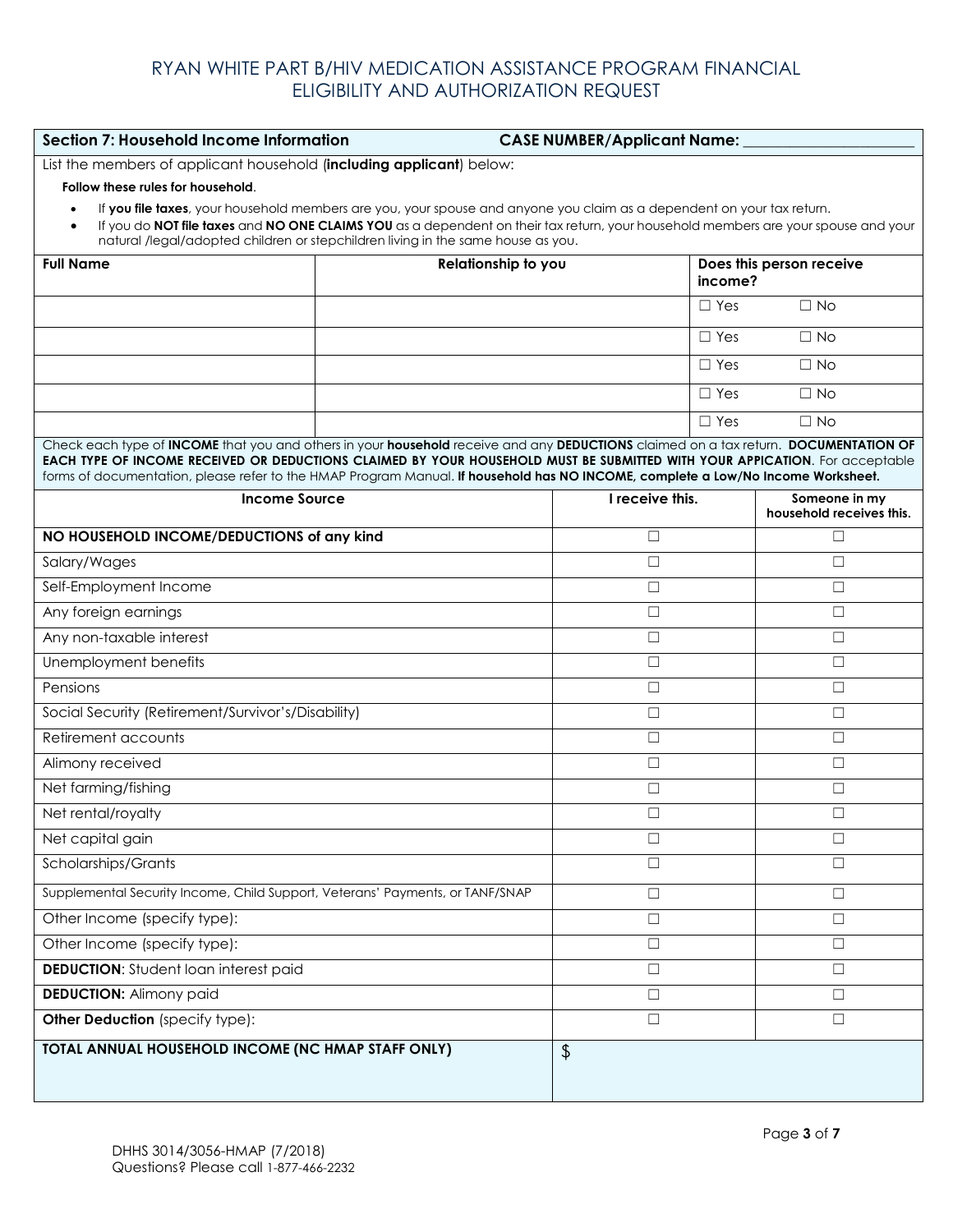| <b>Section 8: Assistance Information</b>                                                                                                                                                                                |                                                                                                     | <b>CASE NUMBER/Applicant Name</b>                                                                                                                     |                                                                                       |  |
|-------------------------------------------------------------------------------------------------------------------------------------------------------------------------------------------------------------------------|-----------------------------------------------------------------------------------------------------|-------------------------------------------------------------------------------------------------------------------------------------------------------|---------------------------------------------------------------------------------------|--|
| If applicant answered, "NO INCOME/DEDUCTIONS of any kind" above, please explain how the applicant is meeting basic needs. "The No/Low<br>Income Sheet" should reflect what is checked in this box. CHECK ALL THAT APPLY |                                                                                                     |                                                                                                                                                       |                                                                                       |  |
| □ Community Support<br>□ Family Support                                                                                                                                                                                 | $\Box$ Food Stamps/EBT<br>□ Housing Assistance<br>□ Medical Assistance<br>$\Box$ Utility Assistance | $\Box$ Transportation Assistance                                                                                                                      | □ Migrant Worker<br>$\Box$ Unemployment Benefits<br>From: $/20$<br>To: $\frac{1}{20}$ |  |
| selects "SS LIS Application", the date must be included. CHECK ALL THAT APPLY                                                                                                                                           |                                                                                                     | Medicare, Medicaid and, if applicable, Social Security eligibility information for a low-income subsidy are required for all applicants. If applicant |                                                                                       |  |
| Has the applicant applied for any of the following benefits in the past 6 months?                                                                                                                                       |                                                                                                     |                                                                                                                                                       |                                                                                       |  |
| $\Box$ Medicaid                                                                                                                                                                                                         |                                                                                                     |                                                                                                                                                       |                                                                                       |  |
| $\Box$ Medicare                                                                                                                                                                                                         |                                                                                                     |                                                                                                                                                       |                                                                                       |  |
| $\Box$ Medicare Part D (complete Section 9)                                                                                                                                                                             |                                                                                                     |                                                                                                                                                       |                                                                                       |  |
| $\Box$ SS LIS Application                                                                                                                                                                                               |                                                                                                     |                                                                                                                                                       |                                                                                       |  |
| specify date: $\frac{1}{\sqrt{20}}$                                                                                                                                                                                     |                                                                                                     |                                                                                                                                                       |                                                                                       |  |
|                                                                                                                                                                                                                         |                                                                                                     |                                                                                                                                                       |                                                                                       |  |
| <b>Section 9: Medicare Insurance Policy Information</b>                                                                                                                                                                 |                                                                                                     |                                                                                                                                                       |                                                                                       |  |
| If the applicant has a Medicare Part D plan, please provide information from the applicant's Part D card and provide a copy of the card.<br>□ Not Applicable<br>Medicare Part D Company and Plan Name                   |                                                                                                     |                                                                                                                                                       |                                                                                       |  |
| Medicare Member ID/Policy #                                                                                                                                                                                             |                                                                                                     | Policy Holder                                                                                                                                         |                                                                                       |  |
| RX BIN                                                                                                                                                                                                                  | <b>RX PCN</b>                                                                                       | RX Group                                                                                                                                              |                                                                                       |  |
| Section 10: Qualified Health Insurance Information                                                                                                                                                                      |                                                                                                     |                                                                                                                                                       |                                                                                       |  |
|                                                                                                                                                                                                                         |                                                                                                     | What type of QHP Insurance assistance are you requesting from NC HMAP for this health policy?                                                         |                                                                                       |  |
|                                                                                                                                                                                                                         |                                                                                                     | □ Medication Co-Pay ONLY (ICAP) FILL OUT SECTION 10 ONLY, provide a copy of most recent insurance card.                                               |                                                                                       |  |
|                                                                                                                                                                                                                         |                                                                                                     | $\Box$ Medication Co-Pay AND Health Insurance Premiums (PCAP) FILL OUT SECTION 10 and 11, provide documentation.                                      |                                                                                       |  |
| Health Insurance Company & Plan Name                                                                                                                                                                                    |                                                                                                     |                                                                                                                                                       |                                                                                       |  |
| Health Insurance Member ID/Policy #                                                                                                                                                                                     |                                                                                                     | Policy Holder                                                                                                                                         |                                                                                       |  |
| <b>RX BIN</b>                                                                                                                                                                                                           | <b>RX PCN</b>                                                                                       | RX Group                                                                                                                                              |                                                                                       |  |
| Is patient covered?<br>$\Box$ 1. Yes $\Box$ 2. No                                                                                                                                                                       | Does insurance have a cap?<br>$\Box$ 1. Yes $\Box$ 2. No                                            | If yes please provide amount and submit documentation \$                                                                                              |                                                                                       |  |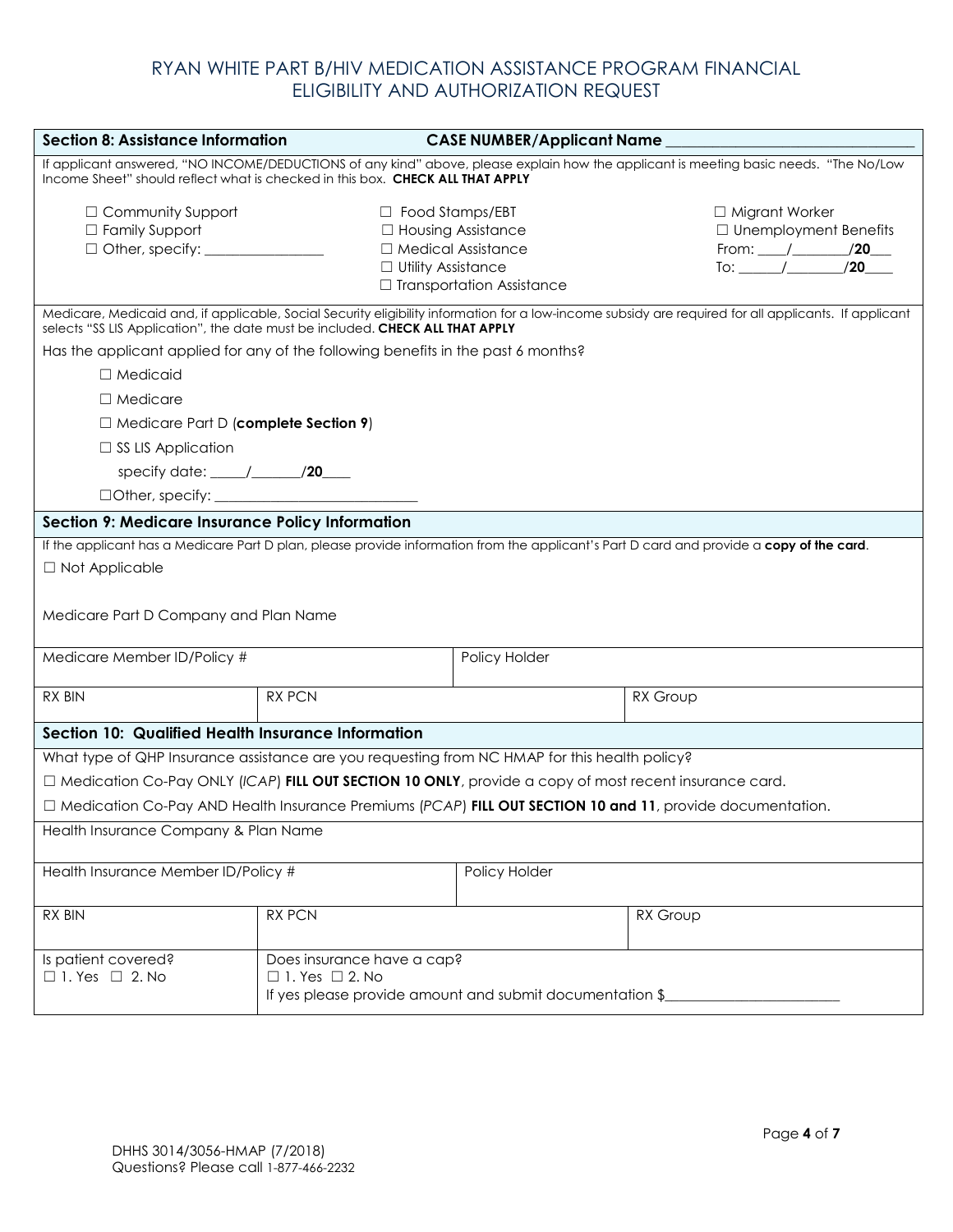#### Section 11: Qualified Health Insurance PREMIUM Information CASE NUMBER/Applicant Name:

**REQUIRED DOCUMENTS: If you're requesting assistance AND (a) you're a new NC HMAP client, or (b) you're already a NC HMAP client and this is a new plan/the first time you are asking for premium assistance with this plan, you must include a copy of your premium invoice and proof the advance premium tax credit was applied in full via the Marketplace. If you receive any refund or money from the IRS, insurance company or another source because your premium was overpaid, you MUST return that refund to NC HMAP.** 

| What is your portion of the primary health premium       | Next Payment Due Date                                                       |  |  |  |
|----------------------------------------------------------|-----------------------------------------------------------------------------|--|--|--|
| amount?                                                  |                                                                             |  |  |  |
| <sup>S</sup>                                             |                                                                             |  |  |  |
| Is this a medical plan only? $\Box$ 1. Yes $\Box$ 2. No. | Is this an Individual health plan? $\Box$ 1. Yes $\Box$ 2. No (see NC HMAP) |  |  |  |
| NC HMAP can only pay for MEDICAL insurance plans.        | Program Manual for further instruction.)                                    |  |  |  |

Do you have any premium payments that are past due? □ 1.Yes **PAST DUE BALANCES MUST BE PAID BEFORE NC HMAP CAN ASSIST WITH INSURANCE PREMIUM PAYMENTS**. ☐ 2. No

Is your premium payment account set up for automatic payment? ☐1. Yes **PLEASE REMOVE PRIOR TO PROGRAM APPROVAL.** ☐ 2. No

#### **Section 12: Terms and Conditions for Applicant**

**I agree to notify the interviewer within 30 days about any changes** in my address, financial resources, expenses, family situation, or health insurance coverage that might affect my eligibility for Department payment programs. I certify that the information I have provided is a true and complete statement of facts according to my best knowledge and belief. I understand that information provided may be checked by a state reviewer, and I agree to provide the financial records required to carry out this investigation. I also understand that my employer may be asked to verify information concerning my income.

**I assign insurance benefits to the Department.** I agree to repay the Department any money I receive from insurance or liability settlements for services or appliances which the Department purchased for me. I understand that such payments should be made to the Department within 45 days of the date that I receive them and that the amount paid to the Department should not exceed the amount the Department paid the provider. I further agree that failure to repay assigned insurance benefits to the Department is a reason for denial of future service requests to the Department until such amounts have been repaid.

**I understand that my eligibility for Medicaid will be checked.** I hereby authorize and agree to a free exchange of information between the Division of Medical Assistance and the Department of Health and Human Services relating to financial information and the amount of services provided by either program.

**I hereby authorize the interviewer and service providers to release to the Department and its affiliate programs** the information provided on this form and also the medical records of the patient which pertain to medical services or appliances for which reimbursement is being sought from the Department.

**I also authorize release of this information to the county health department** where the patient resides and/or receives services. I also authorize release of the information on this form to all health departments, hospitals, and service providers in North Carolina. These disclosures shall be made for purposes of determining the patient's eligibility for Department payment programs and for conducting program evaluation.

**I also authorize release of enrollment, eligibility and utilization records** to my physicians, my case manager, other medical providers, the contracted pharmacy, Pharmacy Benefits Managers, third party administrators, health insurers or other service providers to facilitate program services.

**I voluntarily give my consent to the terms of this release.** My consent shall be valid for a period of one year. I further understand that I may revoke my consent at any time. Such revocation does not affect the validity of my consent for information disclosed prior to the revocation.

**I understand that I may appeal the denial of this financial eligibility application.** Information on how to appeal the denial can be obtained by writing to Purchase of Medical Care Services, 1907 Mail Service Center, Raleigh NC 27699- 1907. I understand that payment by the Department for health care provided to me is dependent upon me meeting all financial and medical requirements, timely submission of authorization requests and claims, and the availability of funds.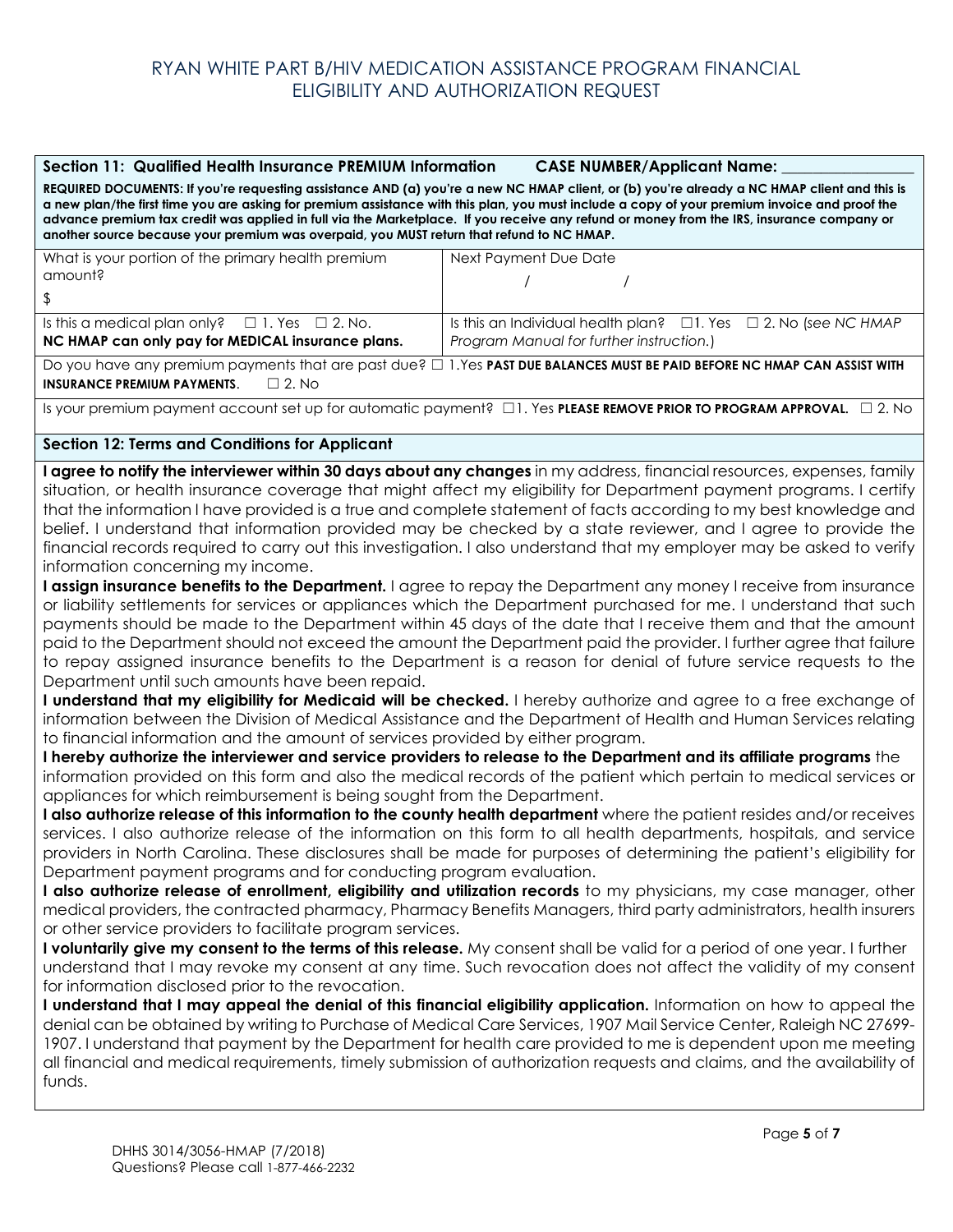| <b>SECTION 13: Signatures</b>                                                                                                                                                                                                                                                                                                      | <b>CASE NUMBER/Applicant Name:</b> |                           |  |  |
|------------------------------------------------------------------------------------------------------------------------------------------------------------------------------------------------------------------------------------------------------------------------------------------------------------------------------------|------------------------------------|---------------------------|--|--|
| I hereby certify that I have read or the interviewer has read to me the terms and conditions described within and that I agree to<br>comply with them. I also certify that I have been provided an opportunity to ask the interviewer questions about these terms and<br>conditions and that I understand the answers I was given. |                                    |                           |  |  |
| Applicant's Signature                                                                                                                                                                                                                                                                                                              | Relationship to Applicant          | Current Date (MM/DD/YYYY) |  |  |
|                                                                                                                                                                                                                                                                                                                                    |                                    |                           |  |  |
|                                                                                                                                                                                                                                                                                                                                    |                                    |                           |  |  |
|                                                                                                                                                                                                                                                                                                                                    |                                    |                           |  |  |
| I certify that I have explained the terms and conditions contained within and have witnessed his/her signature.                                                                                                                                                                                                                    |                                    |                           |  |  |
| Interviewer's Signature                                                                                                                                                                                                                                                                                                            |                                    | Current Date(MM/DD/YYYY)  |  |  |
|                                                                                                                                                                                                                                                                                                                                    |                                    |                           |  |  |
|                                                                                                                                                                                                                                                                                                                                    |                                    |                           |  |  |
|                                                                                                                                                                                                                                                                                                                                    |                                    |                           |  |  |
|                                                                                                                                                                                                                                                                                                                                    |                                    |                           |  |  |
|                                                                                                                                                                                                                                                                                                                                    |                                    |                           |  |  |
|                                                                                                                                                                                                                                                                                                                                    |                                    |                           |  |  |
| Phone number: $(\_\_\_\_)$                                                                                                                                                                                                                                                                                                         |                                    |                           |  |  |
| Alternate Interviewer Contact (if applicable): _________________________________                                                                                                                                                                                                                                                   |                                    |                           |  |  |
|                                                                                                                                                                                                                                                                                                                                    |                                    |                           |  |  |
|                                                                                                                                                                                                                                                                                                                                    |                                    |                           |  |  |
| I certify that the above-named individual is HIV positive and has prescriptions for medication listed on the current NC HMAP<br>Formulary.                                                                                                                                                                                         |                                    |                           |  |  |
| Clinician's Signature                                                                                                                                                                                                                                                                                                              |                                    | Current Date(MM/DD/YYYY)  |  |  |
| Clinician's Name                                                                                                                                                                                                                                                                                                                   | Clinician's NC License #:          |                           |  |  |
|                                                                                                                                                                                                                                                                                                                                    |                                    |                           |  |  |
|                                                                                                                                                                                                                                                                                                                                    |                                    |                           |  |  |
|                                                                                                                                                                                                                                                                                                                                    |                                    |                           |  |  |
|                                                                                                                                                                                                                                                                                                                                    |                                    |                           |  |  |
| Phone number: $(\_\_ )$                                                                                                                                                                                                                                                                                                            |                                    |                           |  |  |